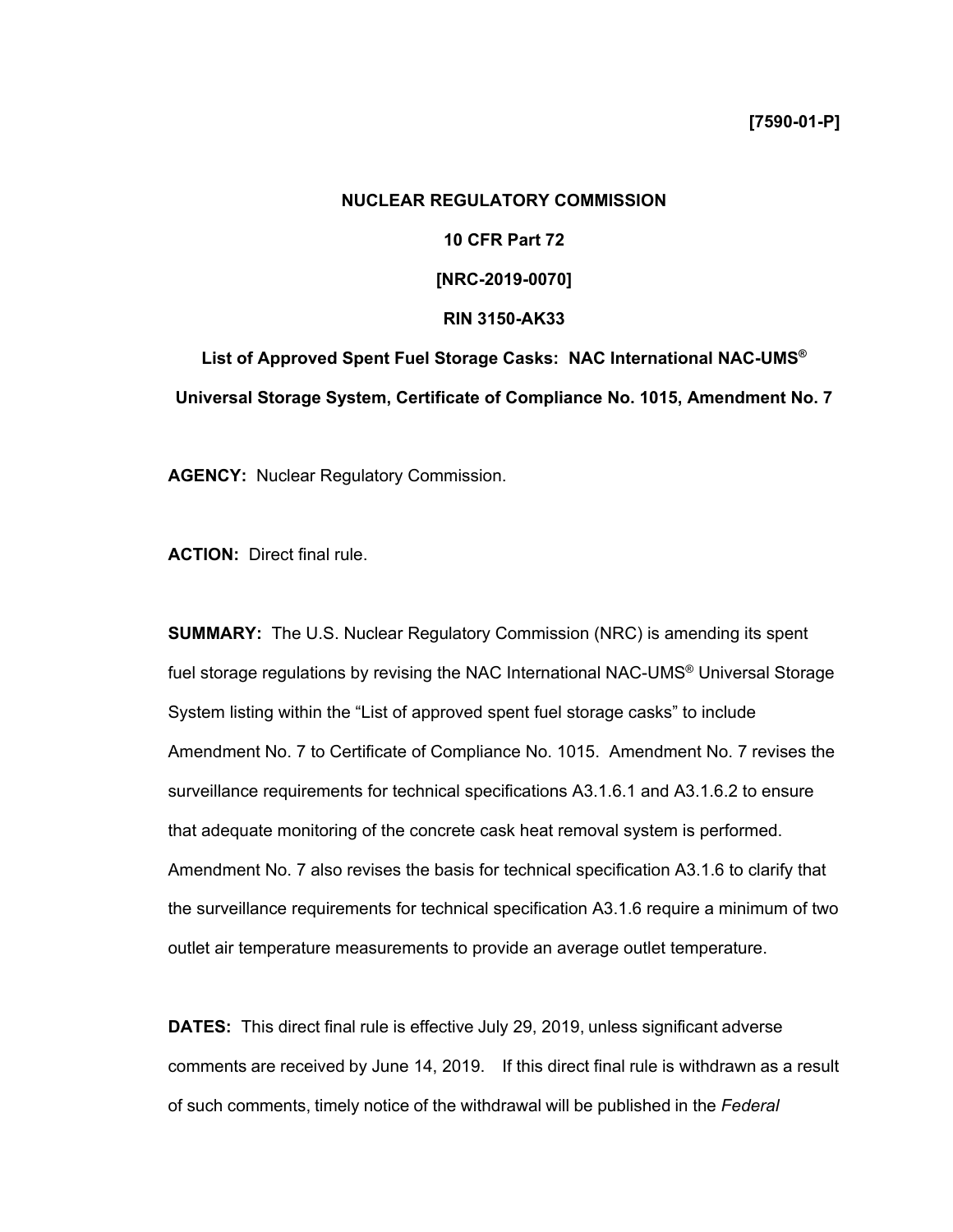*Register*. Comments received after this date will be considered if it is practical to do so, but the NRC is able to ensure consideration only for comments received on or before this date. Comments received on this direct final rule will also be considered to be comments on a companion proposed rule published in the Proposed Rules section of this issue of the *Federal Register*.

**ADDRESSES:** You may submit comments by any of the following methods:

• **Federal Rulemaking Web Site:** Go to http://www.regulations.gov and search for Docket ID NRC-2019-0070. Address questions about NRC dockets to Carol Gallagher; telephone: 301-415-3463; e-mail: Carol.Gallagher@nrc.gov. For technical questions contact the individuals listed in the FOR FURTHER INFORMATION CONTACT section of this document.

• **E-mail comments to:** Rulemaking.Comments@nrc.gov.If you do not receive an automatic e-mail reply confirming receipt, then contact us at 301-415-1677.

• **Fax comments to:** Secretary, U.S. Nuclear Regulatory Commission at 301-415-1101.

• **Mail comments to:** Secretary, U.S. Nuclear Regulatory Commission, Washington, DC 20555-0001, ATTN: Rulemakings and Adjudications Staff.

• **Hand deliver comments to:** 11555 Rockville Pike, Rockville, Maryland 20852, between 7:30 a.m. and 4:15 p.m. (Eastern Time) Federal workdays; telephone: 301-415-1677.

For additional direction on obtaining information and submitting comments, see "Obtaining Information and Submitting Comments" in the SUPPLEMENTARY INFORMATION section of this document.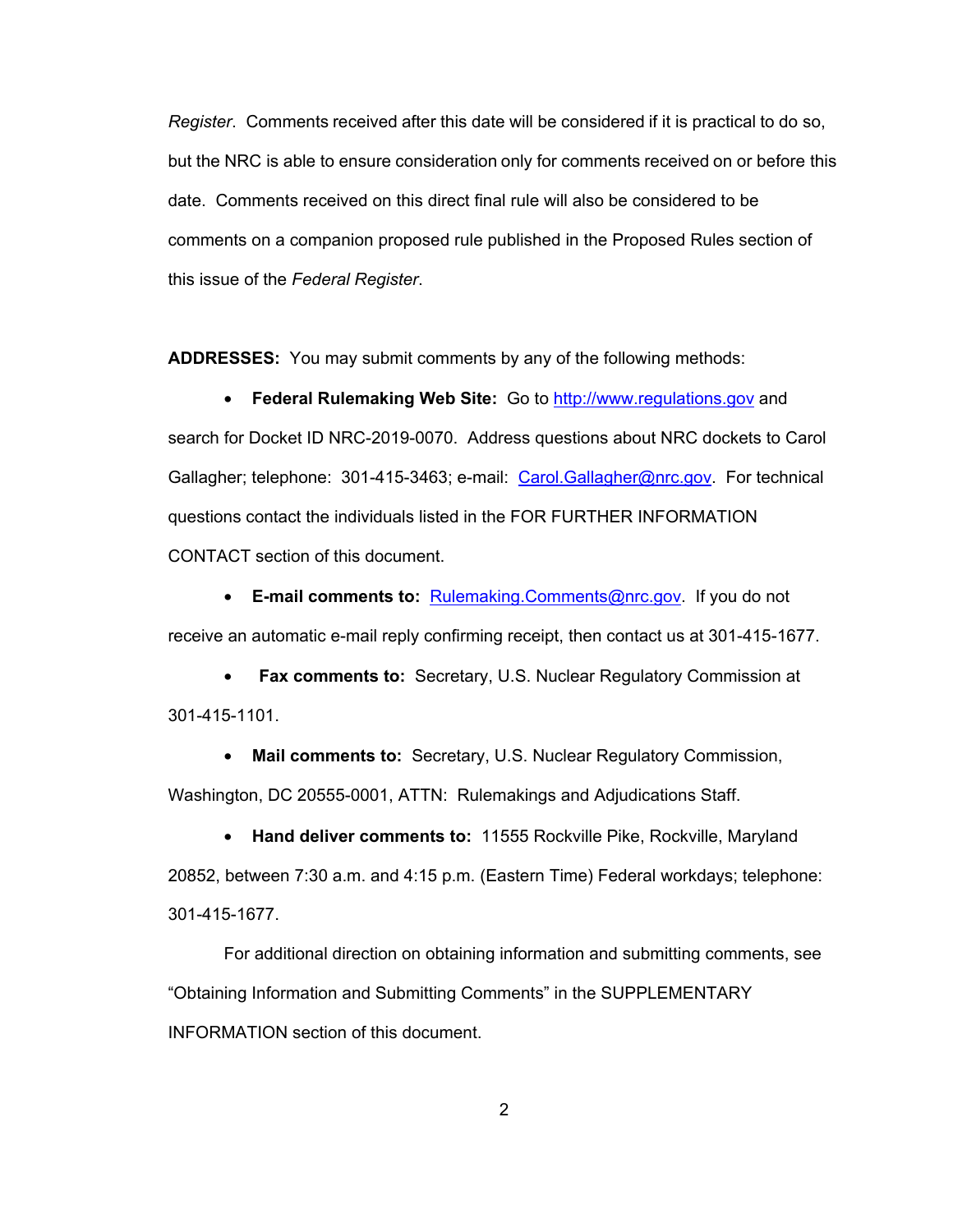**FOR FURTHER INFORMATION CONTACT:** Bernard H. White, Office of Nuclear

Material Safety and Safeguards; telephone: 301-415-6577; e-mail:

Bernard.White@nrc.gov or Victoria V. Huckabay, Office of Nuclear Material Safety and

Safeguards; telephone: 301-415-5183; e-mail: Victoria. Huckabay@nrc.gov. Both are

staff of the U.S. Nuclear Regulatory Commission, Washington, DC 20555-0001.

### **SUPPLEMENTARY INFORMATION:**

# **TABLE OF CONTENTS:**

- I. Obtaining Information and Submitting Comments
- II. Rulemaking Procedure
- III. Background
- IV. Discussion of Changes
- V. Voluntary Consensus Standards
- VI. Agreement State Compatibility
- VII. Plain Writing
- VIII. Environmental Assessment and Finding of No Significant Environmental Impact
- IX. Paperwork Reduction Act Statement
- X. Regulatory Flexibility Certification
- XI. Regulatory Analysis
- XII. Backfitting and Issue Finality
- XIII. Congressional Review Act<br>XIV. Availability of Documents
- Availability of Documents

# **I. Obtaining Information and Submitting Comments**

A. Obtaining Information

Please refer to Docket ID NRC-2019-0070 when contacting the NRC about the

availability of information for this action. You may obtain publicly-available information

related to this action by any of the following methods:

• **Federal Rulemaking Web Site:** Go to http://www.regulations.gov and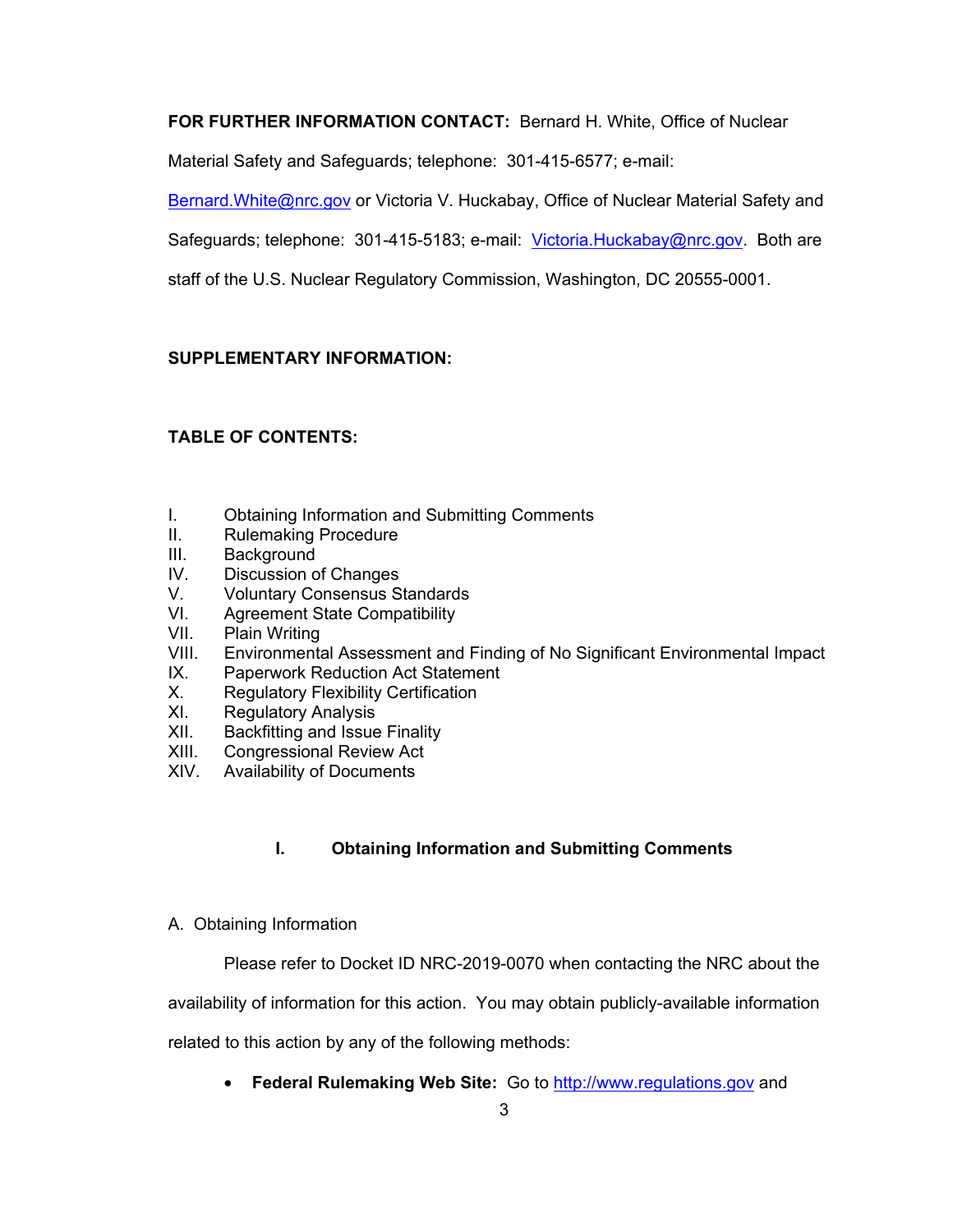search for Docket ID NRC-2019-0070.

#### • **NRC's Agencywide Documents Access and Management System**

**(ADAMS):** You may obtain publicly-available documents online in the ADAMS Public Documents collection at http://www.nrc.gov/reading-rm/adams.html. To begin the search, select "Begin Web-based ADAMS Search." For problems with ADAMS, please contact the NRC's Public Document Room (PDR) reference staff at 1-800-397-4209, 301-415-4737, or by e-mail to pdr.resource@nrc.gov. For the convenience of the reader, instructions about obtaining materials referenced in this document are provided in the "Availability of Documents" section.

• **NRC's PDR:** You may examine and purchase copies of public documents at the NRC's PDR, Room O1-F21, One White Flint North, 11555 Rockville Pike, Rockville, Maryland 20852.

#### B. Submitting Comments

Please include Docket ID NRC-2019-0070 in your comment submission.

The NRC cautions you not to include identifying or contact information that you do not want to be publicly disclosed in your comment submission. The NRC will post all comment submissions at http://www.regulations.gov as well as enter the comment submissions into ADAMS. The NRC does not routinely edit comment submissions to remove identifying or contact information.

If you are requesting or aggregating comments from other persons for submission to the NRC, then you should inform those persons not to include identifying or contact information that they do not want to be publicly disclosed in their comment submission. Your request should state that the NRC does not routinely edit comment submissions to remove such information before making the comment submissions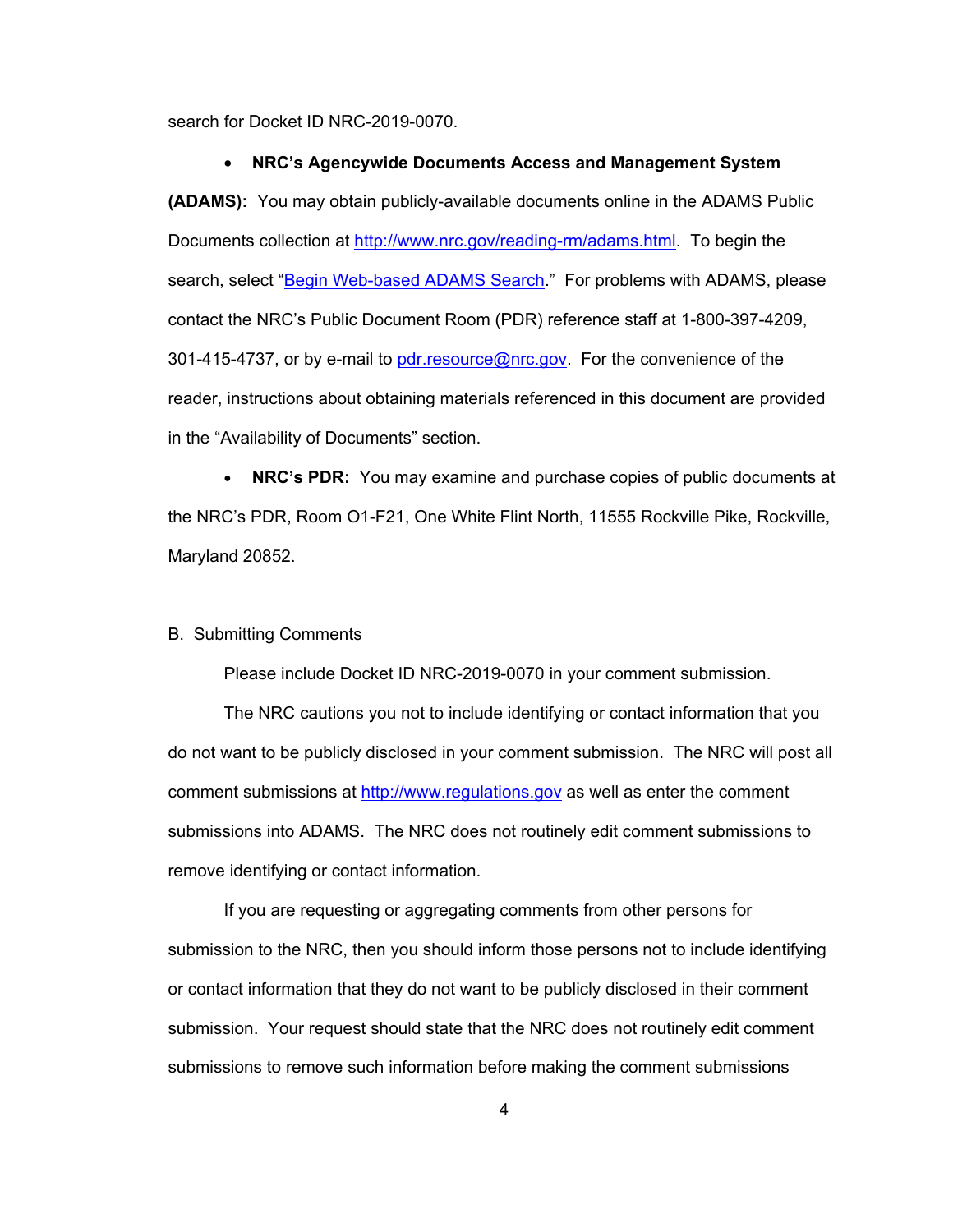available to the public or entering the comment into ADAMS.

#### **II. Rulemaking Procedure**

This rule is limited to the changes contained in Amendment No. 7 to Certificate of Compliance No. 1015 and does not include other aspects of the NAC-UMS® Universal Storage System design. The NRC is using the direct final rule procedure to issue this amendment because it represents a limited and routine change to an existing certificate of compliance that is expected to be noncontroversial. Adequate protection of public health and safety continues to be ensured. The amendment to the rule will become effective on July 29, 2019. However, if the NRC receives significant adverse comments on this direct final rule by June 14, 2019, then the NRC will publish a document that withdraws this action and will subsequently address the comments received in a final rule as a response to the companion proposed rule published in the Proposed Rules section of this issue of the *Federal Register*. Absent significant modifications to the proposed revisions requiring republication, the NRC will not initiate a second comment period on this action.

 A significant adverse comment is a comment where the commenter explains why the rule would be inappropriate, including challenges to the rule's underlying premise or approach, or would be ineffective or unacceptable without a change. A comment is adverse and significant if:

 1) The comment opposes the rule and provides a reason sufficient to require a substantive response in a notice-and-comment process. For example, a substantive response is required when:

a) The comment causes the NRC to reevaluate (or reconsider) its position or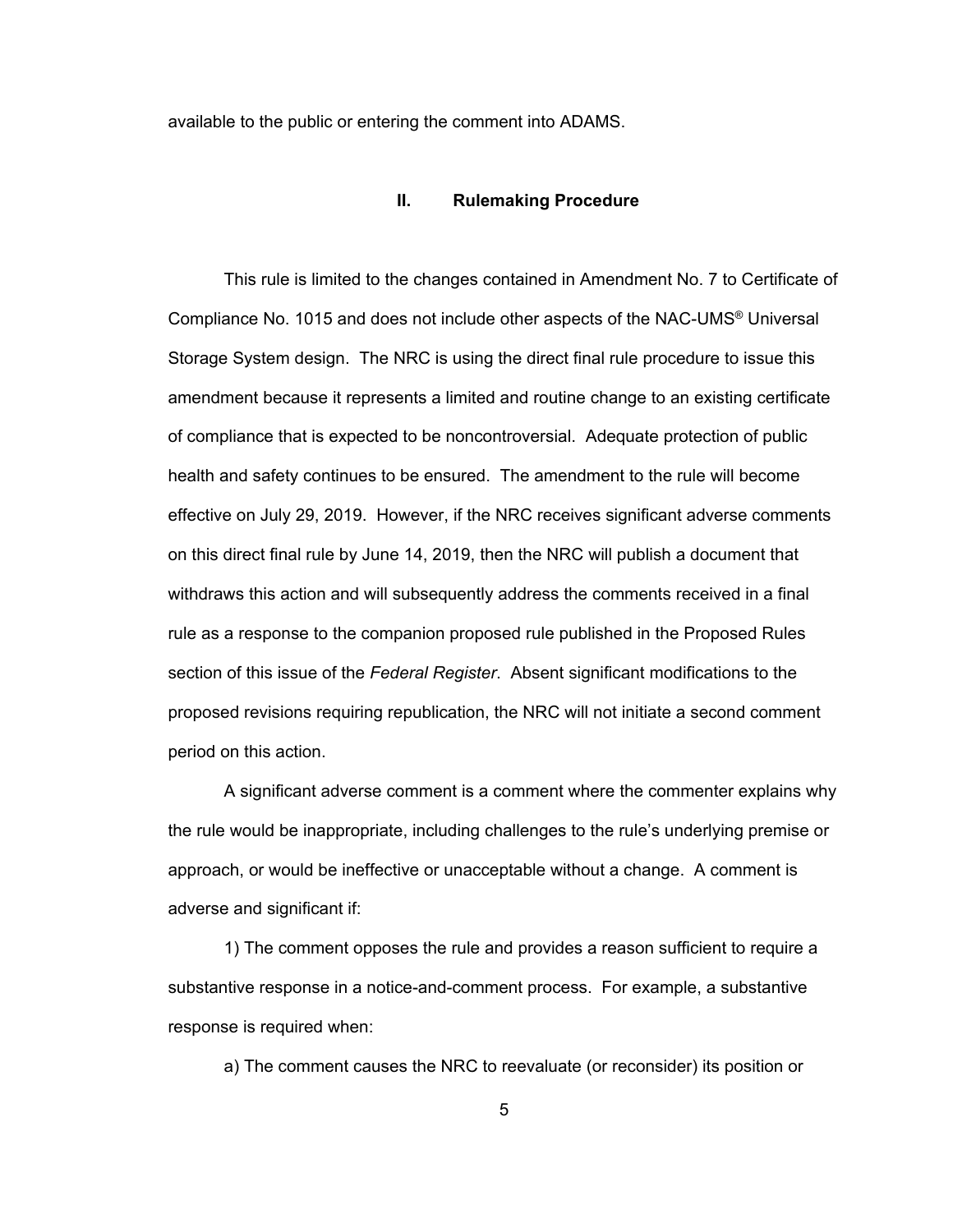conduct additional analysis;

 b) The comment raises an issue serious enough to warrant a substantive response to clarify or complete the record; or

 c) The comment raises a relevant issue that was not previously addressed or considered by the NRC.

 2) The comment proposes a change or an addition to the rule, and it is apparent that the rule would be ineffective or unacceptable without incorporation of the change or addition.

 3) The comment causes the NRC to make a change (other than editorial) to the rule, certificate of compliance, or technical specifications.

 For detailed instructions on filing comments, please see the companion proposed rule published in the Proposed Rules section of this issue of the *Federal Register*.

#### **III. Background**

 Section 218(a) of the Nuclear Waste Policy Act of 1982, as amended, requires that "[t]he Secretary [of the Department of Energy] shall establish a demonstration program, in cooperation with the private sector, for the dry storage of spent nuclear fuel at civilian nuclear power reactor sites, with the objective of establishing one or more technologies that the [Nuclear Regulatory] Commission may, by rule, approve for use at the sites of civilian nuclear power reactors without, to the maximum extent practicable, the need for additional site-specific approvals by the Commission." Section 133 of the Nuclear Waste Policy Act states, in part, that "[t]he Commission shall, by rule, establish procedures for the licensing of any technology approved by the Commission under section [218(a)] for use at the site of any civilian nuclear power reactor."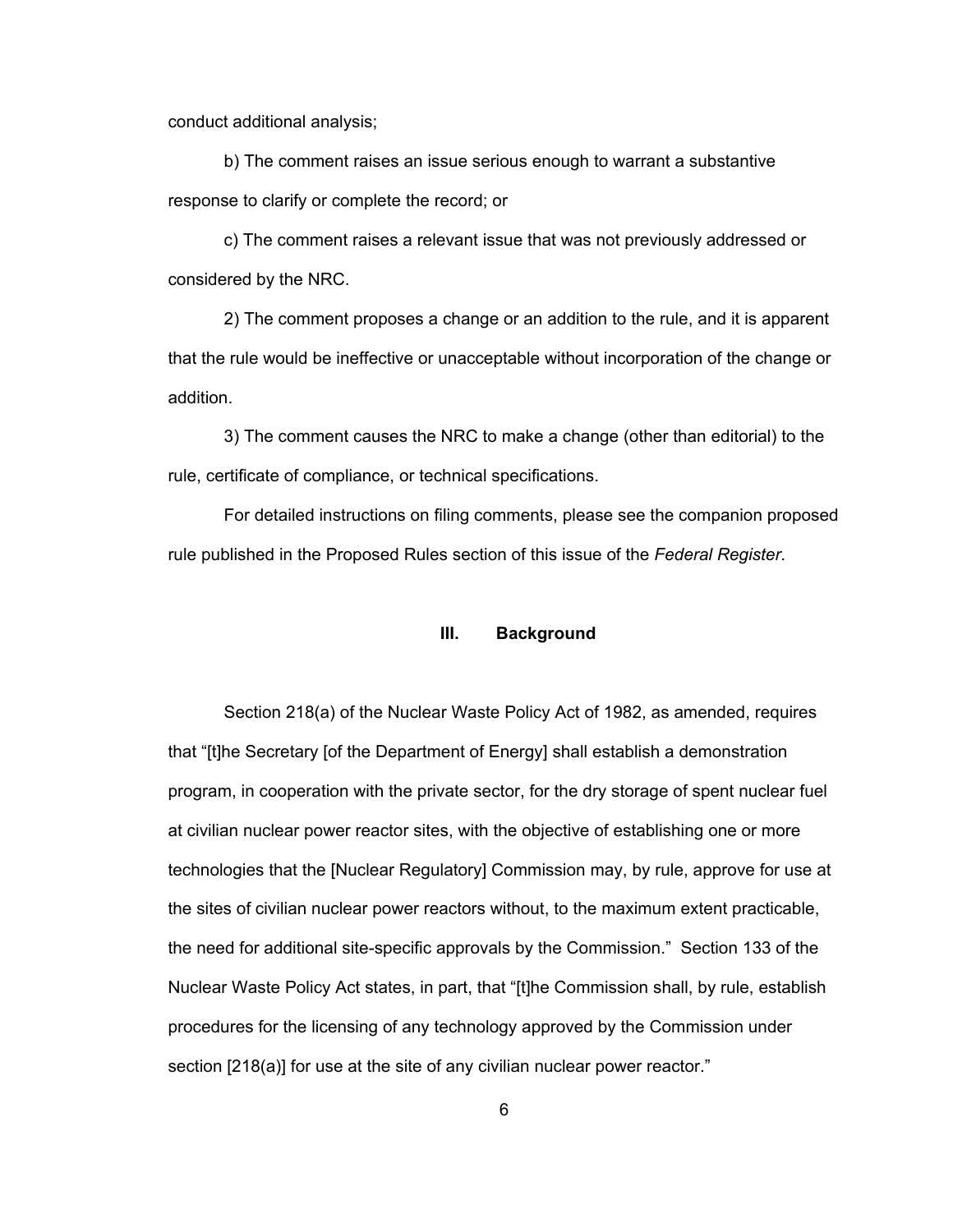To implement this mandate, the Commission approved dry storage of spent nuclear fuel in NRC-approved casks under a general license by publishing a final rule which added a new subpart K in part 72 of title 10 of the *Code of Federal Regulations* (10 CFR) entitled "General License for Storage of Spent Fuel at Power Reactor Sites" (55 FR 29181; July 18, 1990). This rule also established a new subpart L in 10 CFR part 72 entitled "Approval of Spent Fuel Storage Casks," which contains procedures and criteria for obtaining NRC approval of spent fuel storage cask designs. The NRC subsequently issued a final rule on October 19, 2000, that approved the NAC-UMS<sup>®</sup> Universal Storage System design and added it to the list of NRC-approved cask designs in § 72.214 as Certificate of Compliance No. 1015 (65 FR 62581).

#### **IV. Discussion of Changes**

On September 18, 2018, NAC International submitted a request to the NRC to amend Certificate of Compliance No. 1015. Amendment No. 7 revises the surveillance requirements for technical specifications A3.1.6.1 and A3.1.6.2 to ensure that adequate monitoring of the concrete cask heat removal system is performed. Amendment No. 7 also revises the basis for technical specification A3.1.6 to clarify that the surveillance requirements for technical specification A3.1.6 require a minimum of two outlet air temperature measurements to provide an average outlet temperature.

 As documented in the preliminary safety evaluation report, the NRC performed a safety review of the proposed certificate of compliance amendment request. There are no significant changes to cask design requirements in the proposed certificate of compliance amendment. Considering the specific design requirements for each accident condition, the design of the cask would prevent loss of containment, shielding,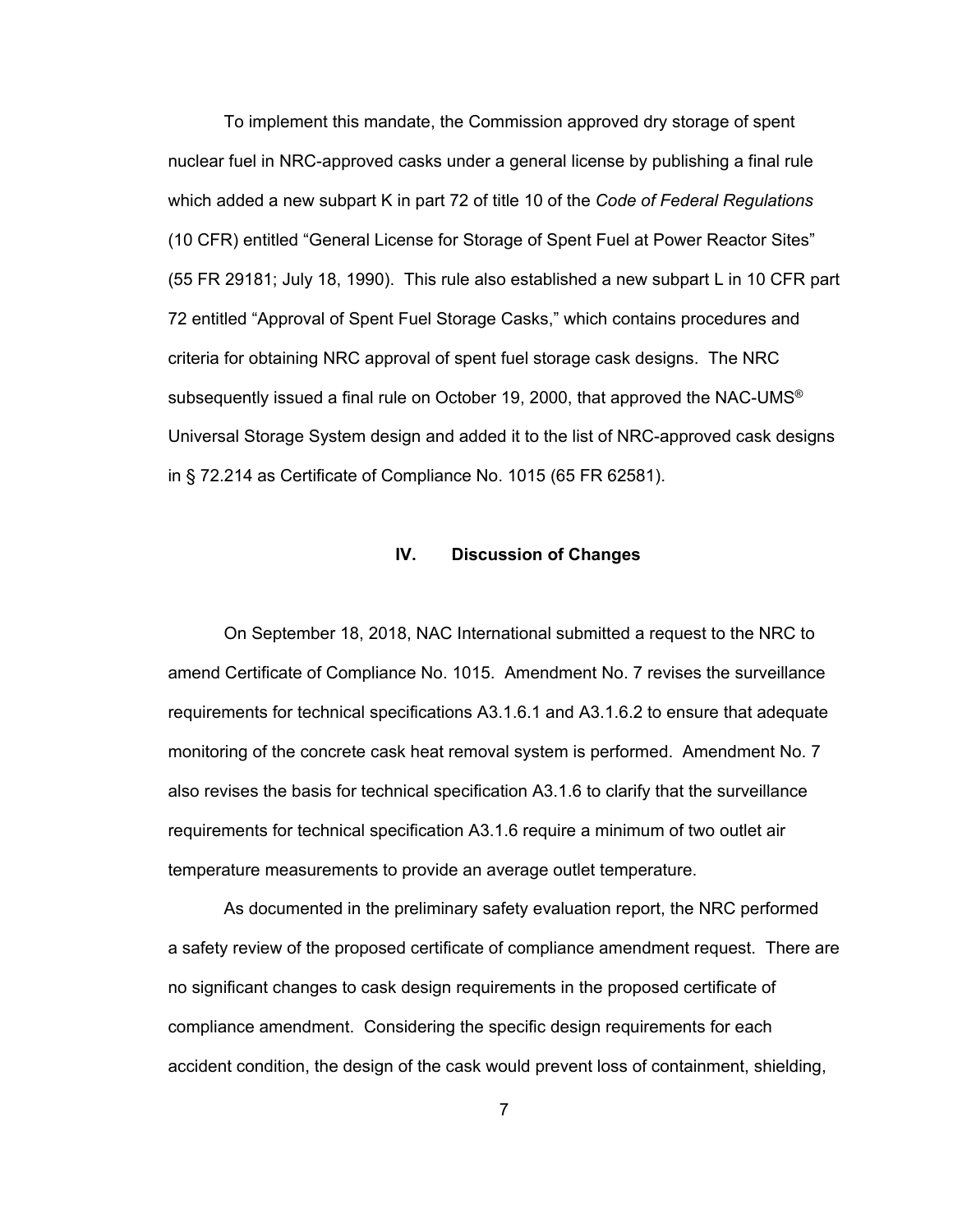and criticality control in the event of an accident. This amendment does not reflect a significant change in the design or fabrication of the cask. In addition, any resulting occupational exposure or offsite dose rates from the implementation of Amendment No. 7 would remain well within the 10 CFR part 20 limits. There will be no significant change in the types or amounts of any effluent released, no significant increase in the individual or cumulative radiation exposure, and no significant increase in the potential for, or consequences from, radiological accidents.

 This direct final rule revises the NAC International NAC-UMS® Universal Storage System listing in § 72.214 by adding Amendment No. 7 to Certificate of Compliance No. 1015. The amendment consists of the changes previously described, as set forth in the revised certificate of compliance and technical specifications. The revised technical specifications are identified in the preliminary safety analysis report.

 The amended NAC International NAC-UMS® Universal Storage System design, when used under the conditions specified in the certificate of compliance, the technical specifications, and the NRC's regulations, will meet the requirements of 10 CFR part 72; therefore, adequate protection of public health and safety will continue to be ensured. When this direct final rule becomes effective, persons who hold a general license under § 72.210 may load spent nuclear fuel into NAC-UMS<sup>®</sup> Universal Storage System casks that meet the criteria of Amendment No. 7 to Certificate of Compliance No. 1015 under § 72.214.

#### **V. Voluntary Consensus Standards**

 The National Technology Transfer and Advancement Act of 1995 (Pub. L. 104-113) requires that Federal agencies use technical standards that are developed or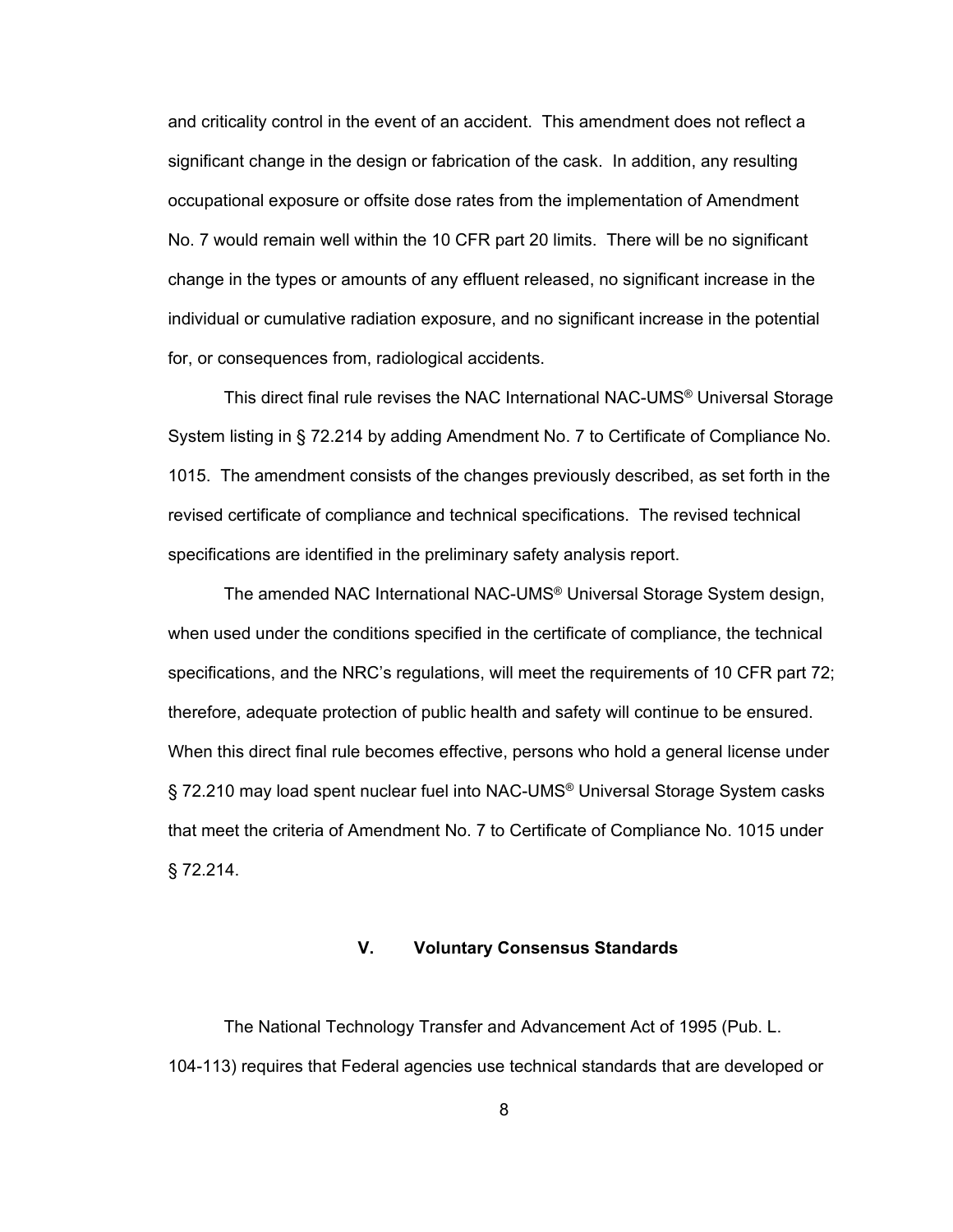adopted by voluntary consensus standards bodies unless the use of such a standard is inconsistent with applicable law or otherwise impractical. In this direct final rule, the NRC revises the NAC International NAC-UMS® Universal Storage System design listed in § 72.214, "List of approved spent fuel storage casks." This action does not constitute the establishment of a standard that contains generally applicable requirements.

#### **VI. Agreement State Compatibility**

 Under the "Policy Statement on Adequacy and Compatibility of Agreement State Programs" approved by the Commission on June 30, 1997, and published in the *Federal Register* on September 3, 1997 (62 FR 46517), this rule is classified as Compatibility Category "NRC." Compatibility is not required for Category "NRC" regulations. The NRC program elements in this category are those that relate directly to areas of regulation reserved to the NRC by the Atomic Energy Act of 1954, as amended, or the provisions of 10 CFR chapter I. Although an Agreement State may not adopt program elements reserved to the NRC, and the Category "NRC" does not confer regulatory authority on the State, the State may wish to inform its licensees of certain requirements by means consistent with the particular State's administrative procedure laws.

#### **VII. Plain Writing**

The Plain Writing Act of 2010 (Pub. L. 111-274) requires Federal agencies to write documents in a clear, concise, and well-organized manner. The NRC has written this document to be consistent with the Plain Writing Act as well as the Presidential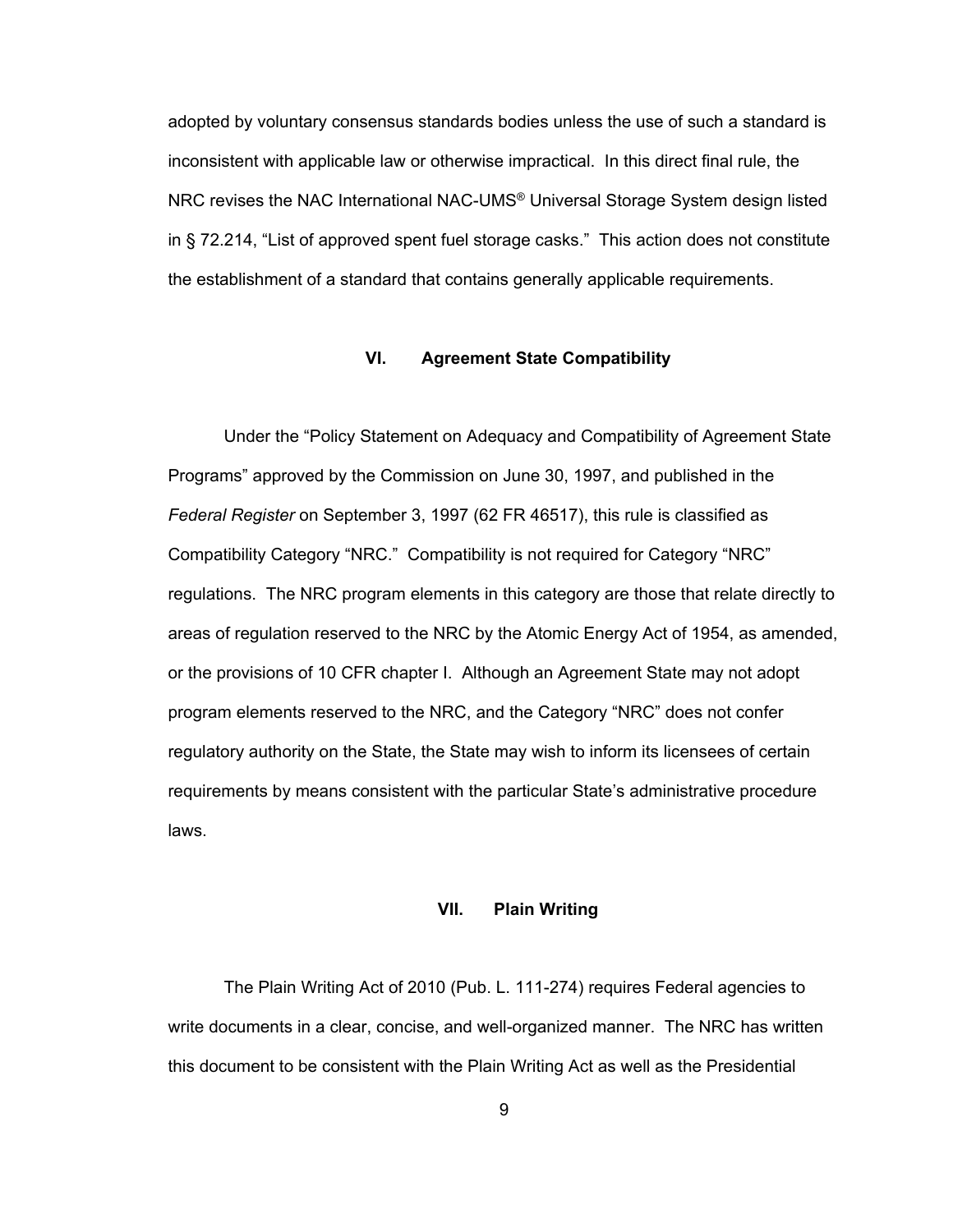Memorandum, "Plain Language in Government Writing," published June 10, 1998 (63 FR 31885).

# **VIII. Environmental Assessment and Finding of No Significant Environmental Impact**

#### A. The Action

The action is to amend § 72.214 to revise the NAC International NAC-UMS<sup>®</sup> Universal Storage System listing within the "List of approved spent fuel storage casks" to include Amendment No. 7 to Certificate of Compliance No. 1015. Amendment No. 7 revises the surveillance requirements for technical specifications A3.1.6.1 and A3.1.6.2 to ensure that adequate monitoring of the concrete cask heat removal system is performed. Amendment No. 7 also revises the basis for technical specification A3.1.6 to clarify that the surveillance requirements for technical specification A3.1.6 require a minimum of two outlet air temperature measurements to provide an average outlet temperature.

#### B. The Need for the Action

This direct final rule amends the entry for the NAC International NAC-UMS® Universal Storage System design within the list of approved spent fuel storage casks that power reactor licensees can use to store spent fuel at reactor sites under a general license. The changes proposed in Amendment No. 7 are needed to specify the minimum number of outlet air temperature measurement required to ensure adequate heat removal and consistency with other NAC International storage systems, and to minimize the potential for human error when more than one NAC International system is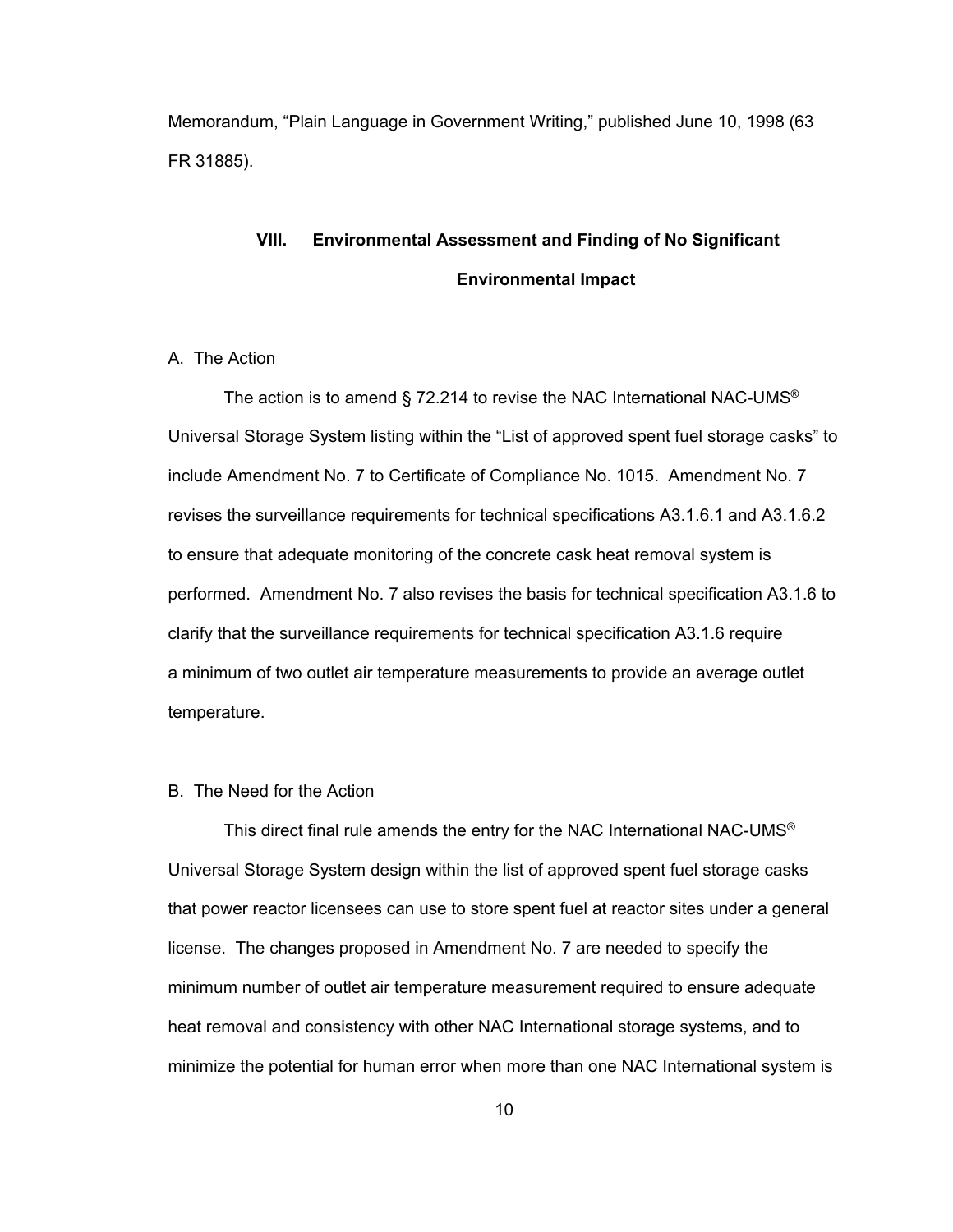used at an independent spent fuel storage installation. Specifically, Amendment No. 7 revises the surveillance requirements for technical specifications A3.1.6.1 and A3.1.6.2 to ensure that adequate monitoring of the concrete cask heat removal system is performed. Amendment No. 7 also revises the basis for technical specification A3.1.6 to clarify that the surveillance requirements for technical specification A3.1.6 require a minimum of two outlet air temperature measurements to provide an average outlet temperature.

#### C. Environmental Impacts of the Action

 On July 18,1990, the NRC issued an amendment to 10 CFR part 72 to provide for the storage of spent fuel under a general license in cask designs approved by the NRC (55 FR 29181). The potential environmental impact of using NRC-approved storage casks was initially analyzed in the environmental assessment for the 1990 final rule. The environmental assessment for this Amendment No. 7 tiers off of the environmental assessment for the July 18, 1990, final rule. Tiering on past environmental assessments is a standard process under the National Environmental Policy Act of 1969, as amended.

 The NAC International NAC-UMS® Universal Storage System is designed to mitigate the effects of design basis accidents that could occur during storage. Design basis accidents account for human-induced events and the most severe natural phenomena reported for the site and surrounding area. Postulated accidents analyzed for an independent spent fuel storage installation, the type of facility at which a holder of a power reactor operating license would store spent fuel in casks in accordance with 10 CFR part 72, include tornado winds and tornado-generated missiles, a design basis earthquake, a design basis flood, an accidental cask drop, lightning effects, fire,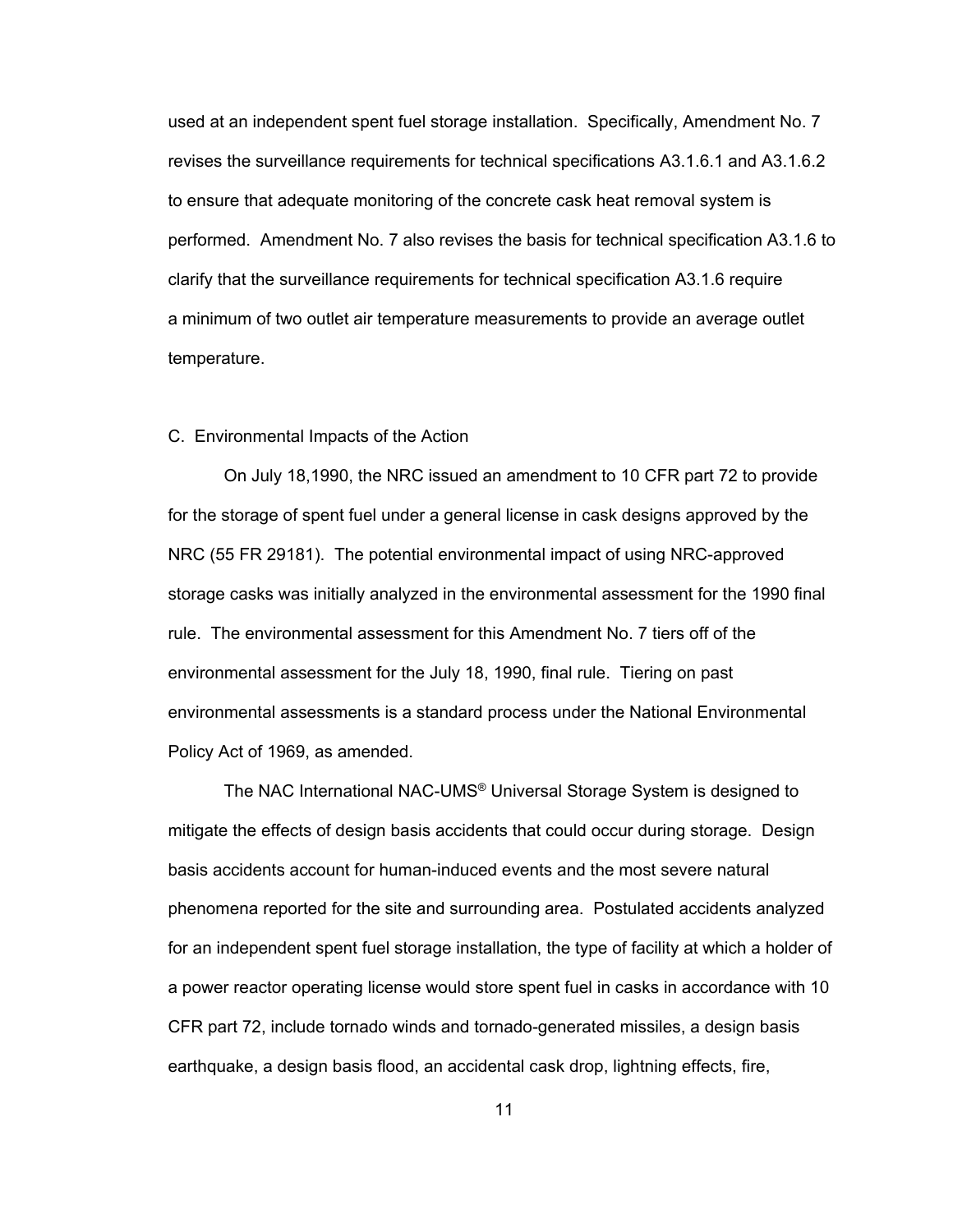explosions, and other incidents.

Considering the specific design requirements for each accident condition, the design of the cask would prevent loss of confinement, shielding, and criticality control in the event of an accident. If there is no loss of confinement, shielding, or criticality control, the environmental impacts resulting from an accident would be insignificant. This amendment does not reflect a change in design or fabrication of the cask.

Therefore, any resulting occupational exposure or offsite dose rates from the implementation of Amendment No. 7 would remain well within the 10 CFR part 20 limits. Thus, the proposed changes will not result in any radiological or non-radiological environmental impacts that significantly differ from the environmental impacts evaluated in the environmental assessment supporting the July 18, 1990, final rule. There will be no significant change in the types or significant revisions in the amounts of any effluent released, no significant increase in the individual or cumulative radiation exposure, and no significant increase in the potential for, or consequences from, radiological accidents. The NRC documented its safety findings in the preliminary safety evaluation report.

#### D. Alternative to the Action

 The alternative to this action is to deny approval of Amendment No. 7 and end the direct final rule. Consequently, any 10 CFR part 72 general licensee that seeks to load spent nuclear fuel into the NAC International NAC-UMS® Universal Storage System in accordance with the changes described in proposed Amendment No. 7 would have to request an exemption from the requirements of §§ 72.212 and 72.214. Under this alternative, interested licensees would have to prepare, and the NRC would have to review, a separate exemption request, thereby increasing the administrative burden upon the NRC and the costs to each licensee. Therefore, the environmental impacts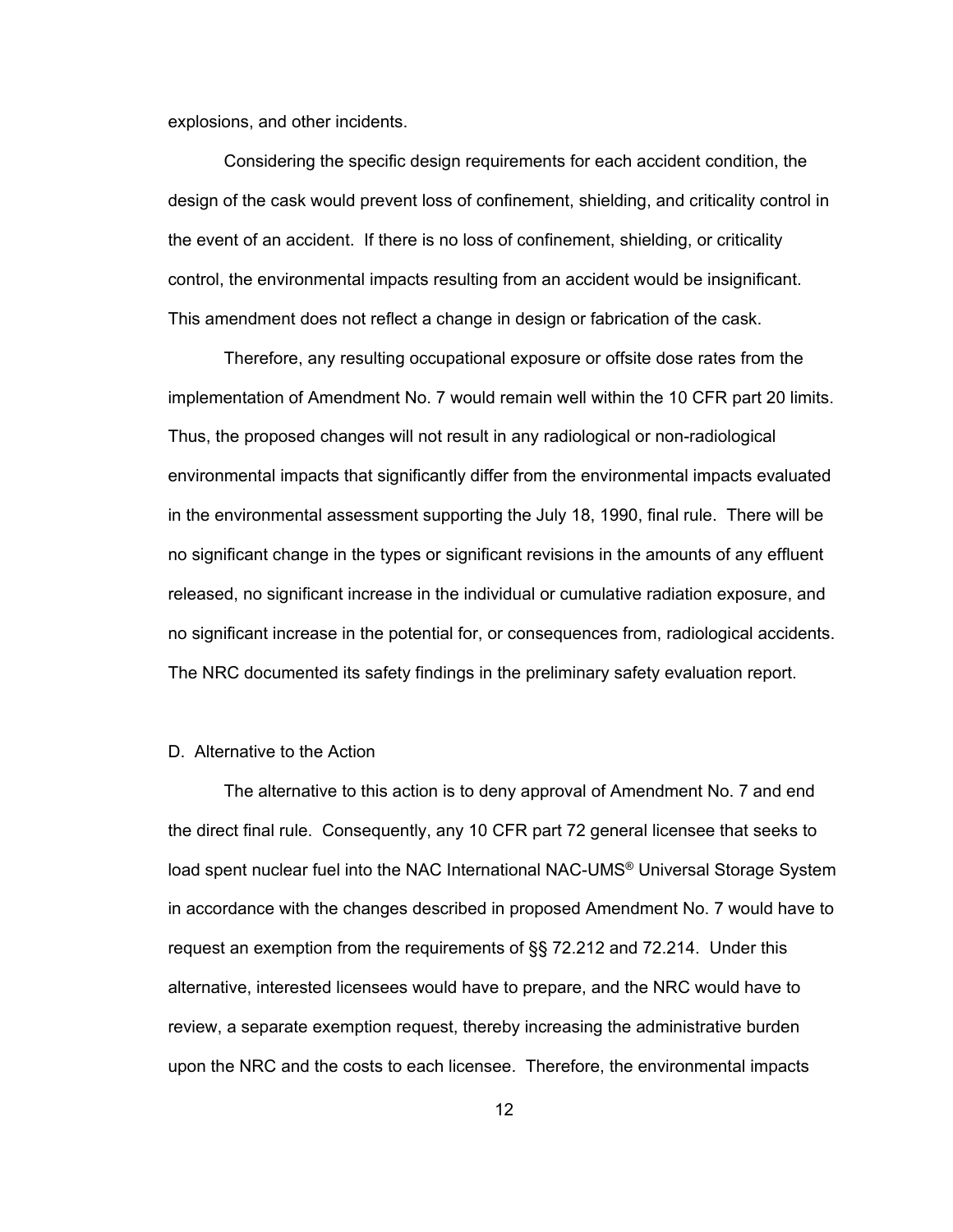would be the same as, or more likely greater than, the proposed action.

#### E. Alternative Use of Resources

 Approval of Amendment No. 7 to Certificate of Compliance No. 1015 would result in no irreversible commitment of resources.

#### F. Agencies and Persons Contacted

 No agencies or persons outside the NRC were contacted in connection with the preparation of this environmental assessment.

#### G. Finding of No Significant Impact

 The environmental impacts of the action have been reviewed under the requirements in the National Environmental Policy Act of 1969, as amended, and the NRC's regulations in subpart A of 10 CFR part 51, "Environmental Protection Regulations for Domestic Licensing and Related Regulatory Functions." Based on the foregoing environmental assessment, the NRC concludes that this direct final rule entitled "List of Approved Spent Fuel Storage Casks: NAC International NAC-UMS® Universal Storage System, Certificate of Compliance No. 1015, Amendment No. 7," will not have a significant effect on the human environment. Therefore, the NRC has determined that an environmental impact statement is not necessary for this direct final rule.

#### **IX. Paperwork Reduction Act Statement**

This direct final rule does not contain any new or amended collections of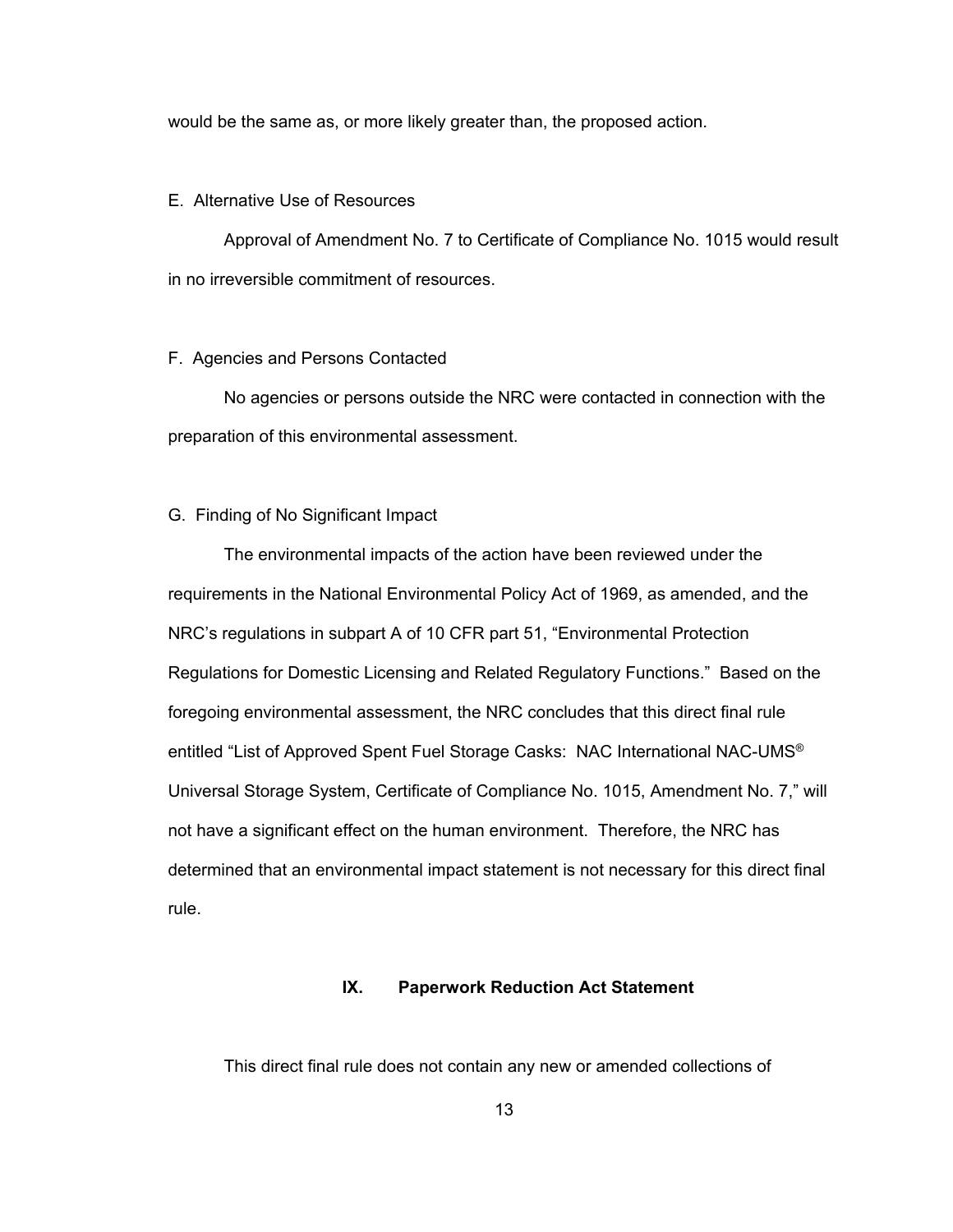information subject to the Paperwork Reduction Act of 1995 (44 U.S.C. 3501 et seq.). Existing collections of information were approved by the Office of Management and Budget, approval number 3150-0132.

#### **Public Protection Notification**

 The NRC may not conduct or sponsor, and a person is not required to respond to, a request for information or an information collection requirement unless the requesting document displays a currently valid Office of Management and Budget control number.

#### **X. Regulatory Flexibility Certification**

 Under the Regulatory Flexibility Act of 1980 (5 U.S.C. 605(b)), the NRC certifies that this direct final rule will not, if issued, have a significant economic impact on a substantial number of small entities. This direct final rule affects only part 50 and part 52 licensees authorized to possess or operate nuclear power plant reactors under that part, independent spent fuel storage installation general licensees using the NAC International NAC-UMS® Universal Storage System, and NAC International. These entities do not fall within the scope of the definition of small entities set forth in the Regulatory Flexibility Act or the size standards established by the NRC (10 CFR 2.810).

### **XI. Regulatory Analysis**

On July 18, 1990, the NRC issued an amendment to 10 CFR part 72 to provide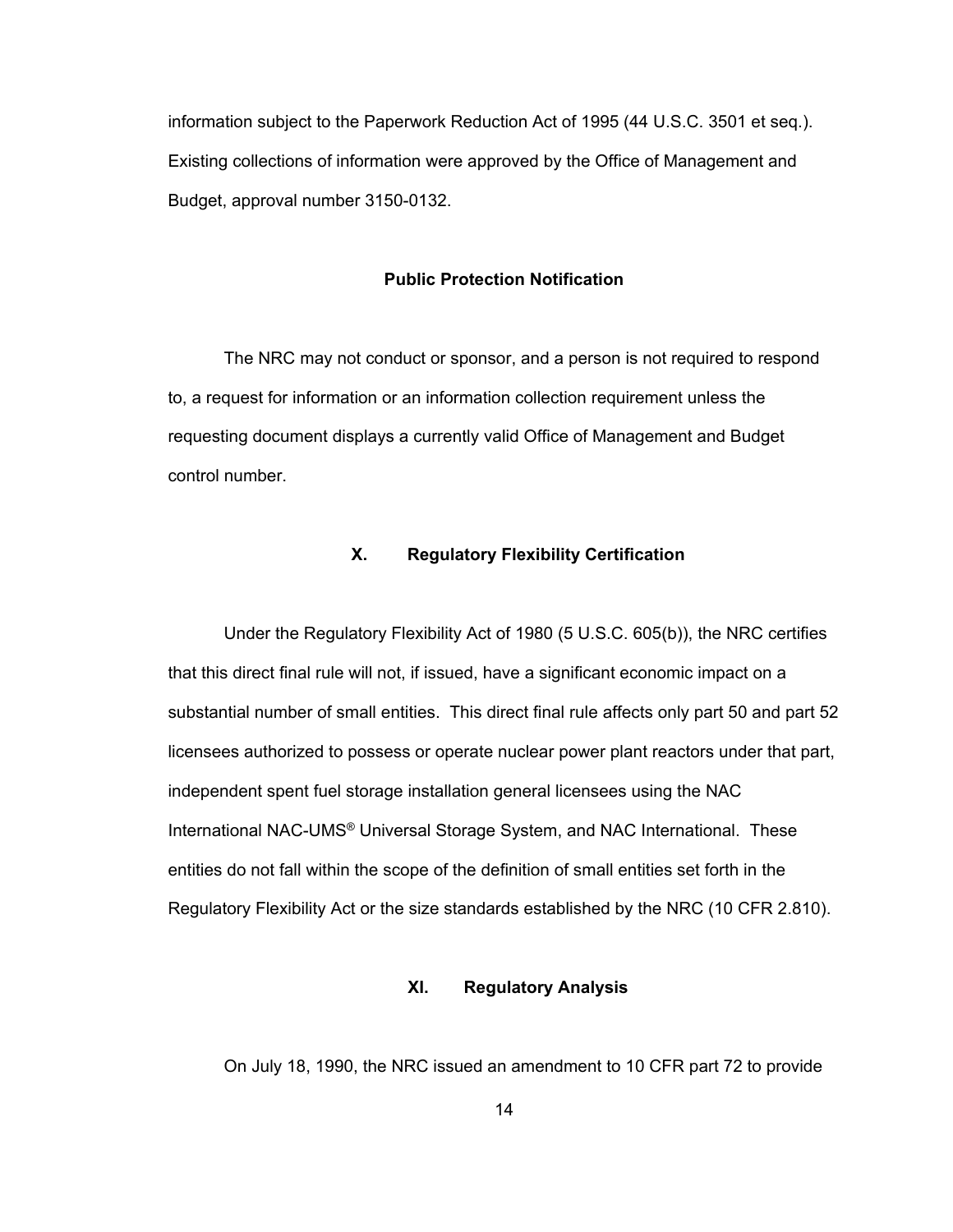for the storage of spent nuclear fuel under a general license in cask designs approved by the NRC (55 FR 29181). Any nuclear power reactor licensee can use NRC-approved cask designs to store spent nuclear fuel if it notifies the NRC in advance, the spent fuel is stored under the conditions specified in the cask's certificate of compliance, and the conditions of the general license are met. A list of NRC-approved cask designs is contained in § 72.214. On October 19, 2000, the NRC issued an amendment to 10 CFR part 72 that approved the NAC-UMS® Universal Storage System design by adding it to the list of NRC-approved cask designs in § 72.214 (65 FR 62581).

 On September 18, 2018, NAC International submitted a request to the NRC to amend Certificate of Compliance No. 1015 by adding Amendment No. 7. NAC International submitted this application to amend the NAC-UMS® Universal Storage System as described in Section IV, "Discussion of Changes," of this document.

 The alternative to this action is to withhold approval of Amendment No. 7 and to require any 10 CFR part 72 general licensee seeking to load spent nuclear fuel into the NAC International NAC-UMS® Universal Storage System under the changes described in Amendment No. 7 to request an exemption from the requirements of §§ 72.212 and 72.214. Under this alternative, each interested 10 CFR part 72 licensee would have to prepare, and the NRC would have to review, a separate exemption request, thereby increasing the administrative burden upon the NRC and the costs to each licensee.

 Approval of this direct final rule is consistent with previous NRC actions. Further, as documented in the preliminary safety evaluation report and environmental assessment, this direct final rule will have no adverse effect on public health and safety or the environment. This direct final rule has no significant identifiable impact or benefit on other Government agencies. Based on this regulatory analysis, the NRC concludes that the requirements of this direct final rule are commensurate with the NRC's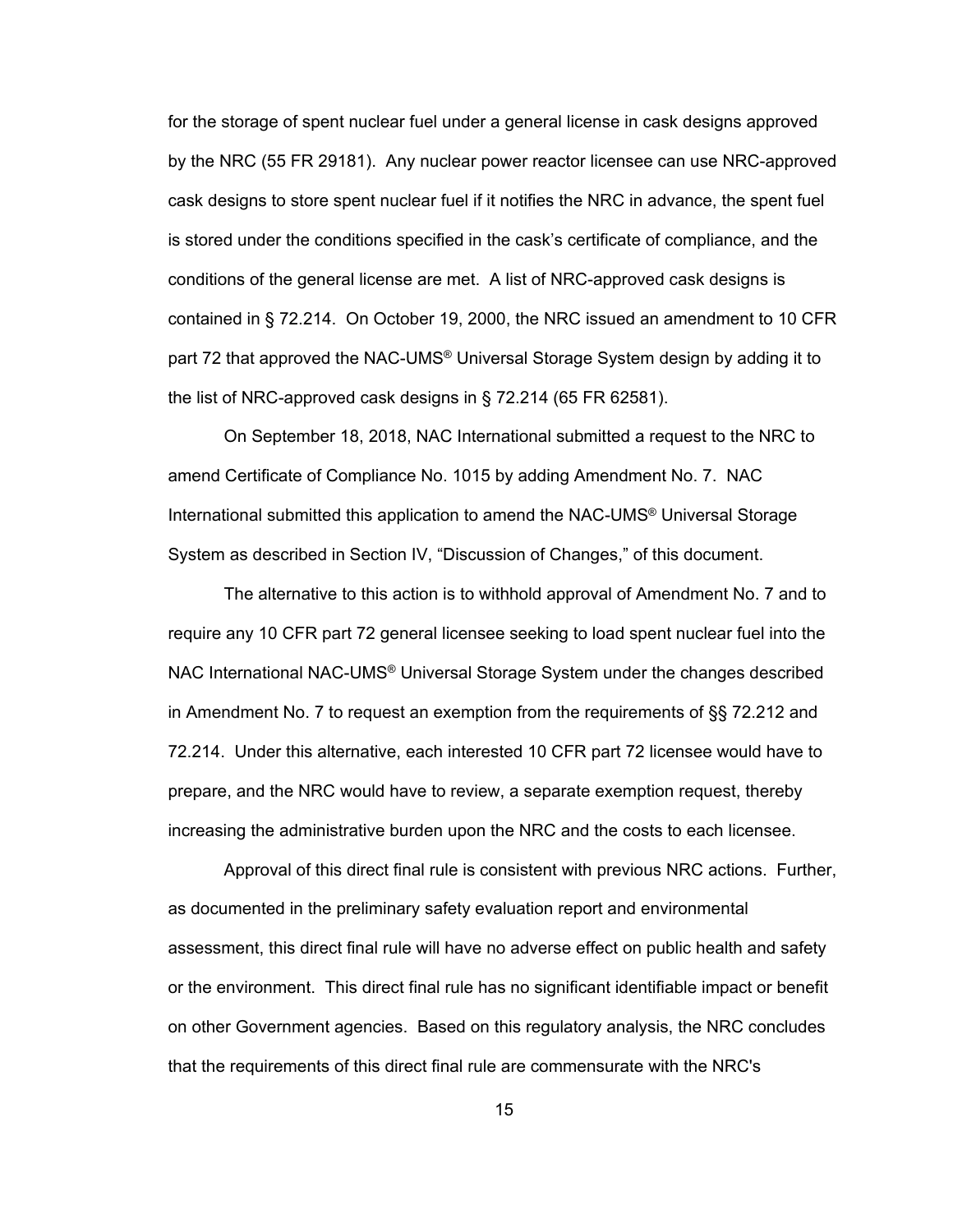responsibilities for public health and safety and the common defense and security. No other available alternative is believed to be as satisfactory, and therefore, this action is recommended.

#### **XII. Backfitting and Issue Finality**

 The NRC has determined that the backfit rule (10 CFR 72.62) does not apply to this direct final rule. Therefore, a backfit analysis is not required. This direct final rule revises the listing in § 72.214, "List of approved spent fuel storage casks," for Certificate of Compliance No. 1015 for the NAC International NAC-UMS® Universal Storage System. The revision changes the surveillance requirements for technical specifications A3.1.6.1 and A3.1.6.2 to ensure that adequate monitoring of the concrete cask heat removal system is performed, and also revises the basis for technical specification A3.1.6 to clarify that the surveillance requirements for technical specification A3.1.6 require a minimum of two outlet air temperature measurements to provide an average outlet temperature.

 Amendment No. 7 to Certificate of Compliance No. 1015 for the NAC International NAC-UMS® Universal Storage System was initiated by NAC International and was not submitted in response to new NRC requirements, or an NRC request for amendment. Amendment No. 7 applies only to new casks fabricated and used under Amendment No. 7. These changes do not affect existing users of the NAC International NAC-UMS® Universal Storage System, and the current Amendment No. 6 continues to be effective for existing users. While current users of this storage system may comply with the new requirements in Amendment No. 7, this would be a voluntary decision on the part of current users.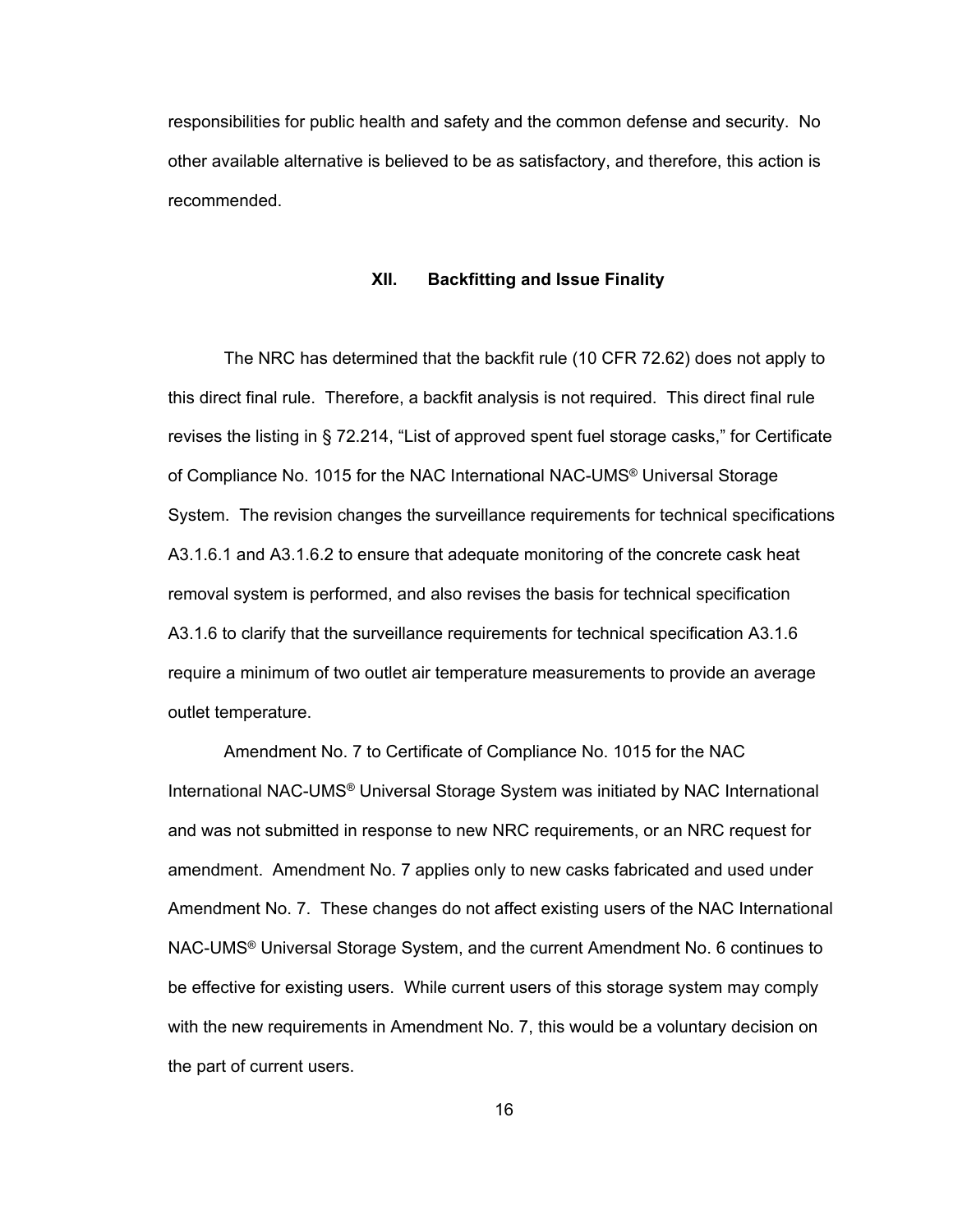For these reasons, Amendment No. 7 to Certificate of Compliance No. 1015 does not constitute backfitting under § 72.62 or § 50.109(a)(1), or otherwise represent an inconsistency with the issue finality provisions applicable to combined licenses in part 52. Accordingly, the NRC has not prepared a backfit analysis for this rulemaking.

## **XIII. Congressional Review Act**

This direct final rule is not a rule as defined in the Congressional Review Act.

#### **XIV. Availability of Documents**

The documents identified in the following table are available to interested

persons through one or more of the following methods, as indicated.

| <b>DOCUMENT</b>                                                                                                                         | ADAMS ACCESSION NO. |
|-----------------------------------------------------------------------------------------------------------------------------------------|---------------------|
| Letter from NAC International dated<br>September 18, 2018, Submitting Request for<br>Amendment to Certificate of Compliance<br>No. 1015 | ML18264A014         |
| Proposed Certificate of Compliance No. 1015<br>Amendment No. 7, Certificate of Compliance<br>for Spent Fuel Storage Casks               | ML19057A267         |
| Proposed Certificate of Compliance No. 1015<br>Amendment No. 7, Technical Specifications,<br>Appendix A                                 | ML19057A265         |
| Proposed Certificate of Compliance No. 1015<br>Amendment No. 7, Technical Specifications,<br>Appendix B                                 | ML19057A266         |
| Certificate of Compliance No. 1015<br>Amendment No. 7, Preliminary Safety<br><b>Evaluation Report</b>                                   | ML19057A268         |

The NRC may post materials related to this document, including public

comments, on the Federal Rulemaking Web site at http://www.regulations.gov under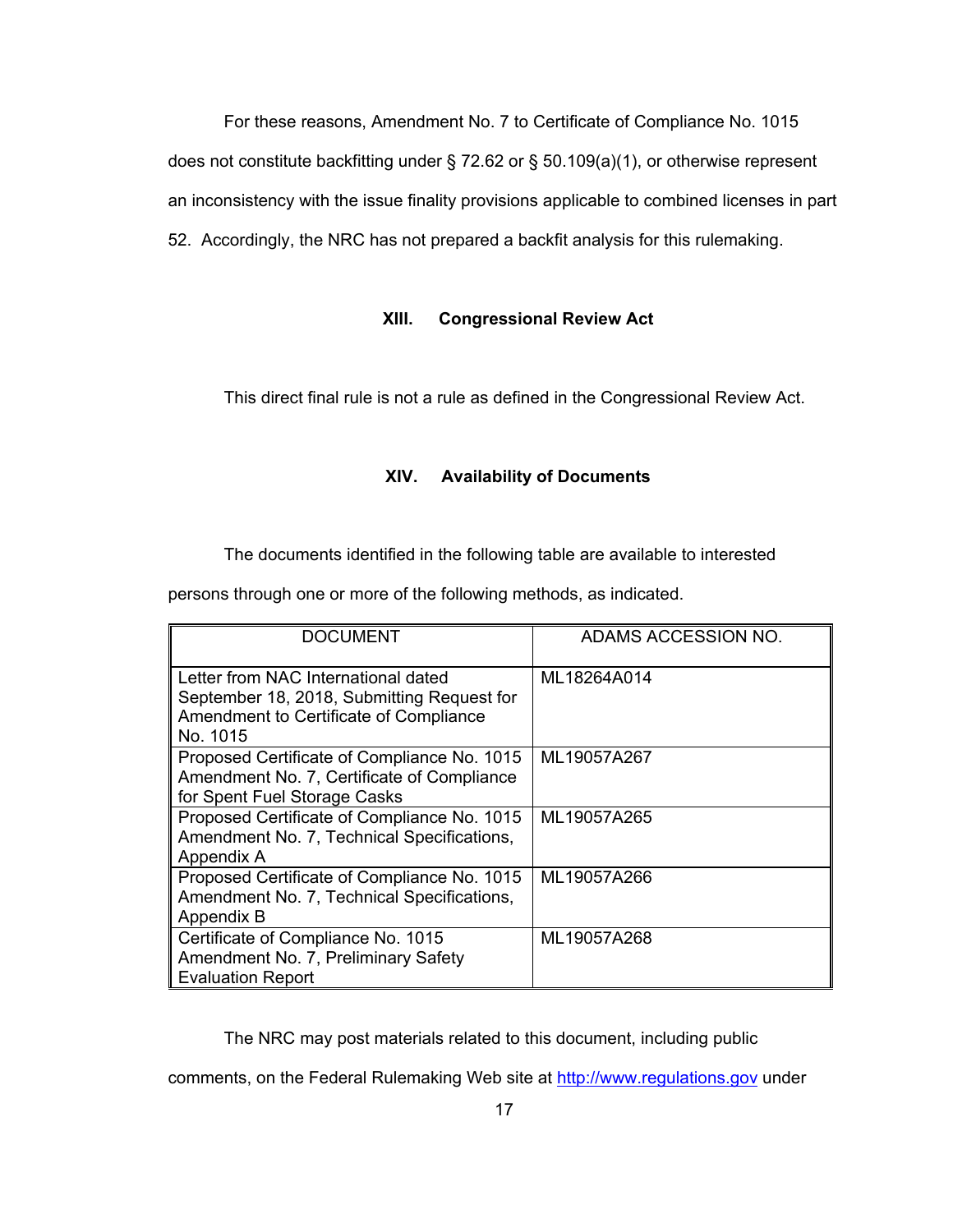Docket ID NRC-2019-0070. The Federal Rulemaking Web site allows you to receive alerts when changes or additions occur in a docket folder. To subscribe: 1) navigate to the docket folder (NRC-2019-0070); 2) click the "Sign up for E-mail Alerts" link; and 3) enter your e-mail address and select how frequently you would like to receive e-mails (daily, weekly, or monthly).

#### **List of Subjects in 10 CFR Part 72**

 Administrative practice and procedure, Hazardous waste, Indians, Intergovernmental relations, Nuclear energy, Penalties, Radiation protection, Reporting and recordkeeping requirements, Security measures, Spent fuel, Whistleblowing.

 For the reasons set out in the preamble and under the authority of the Atomic Energy Act of 1954, as amended; the Energy Reorganization Act of 1974, as amended; the Nuclear Waste Policy Act of 1982, as amended; and 5 U.S.C. 552 and 553; the NRC is adopting the following amendments to 10 CFR part 72:

# **PART 72 - LICENSING REQUIREMENTS FOR THE INDEPENDENT STORAGE OF SPENT NUCLEAR FUEL, HIGH-LEVEL RADIOACTIVE WASTE, AND REACTOR-RELATED GREATER THAN CLASS C WASTE**

1. The authority citation for part 72 continues to read as follows:

**Authority:** Atomic Energy Act of 1954, secs. 51, 53, 57, 62, 63, 65, 69, 81, 161, 182, 183, 184, 186, 187, 189, 223, 234, 274 (42 U.S.C. 2071, 2073, 2077, 2092, 2093, 2095, 2099, 2111, 2201, 2210e, 2232, 2233, 2234, 2236, 2237, 2238, 2273, 2282, 2021); Energy Reorganization Act of 1974, secs. 201, 202, 206, 211 (42 U.S.C. 5841, 5842, 5846, 5851); National Environmental Policy Act of 1969 (42 U.S.C. 4332); Nuclear Waste Policy Act of 1982, secs. 117(a), 132, 133, 134, 135, 137, 141, 145(g), 148,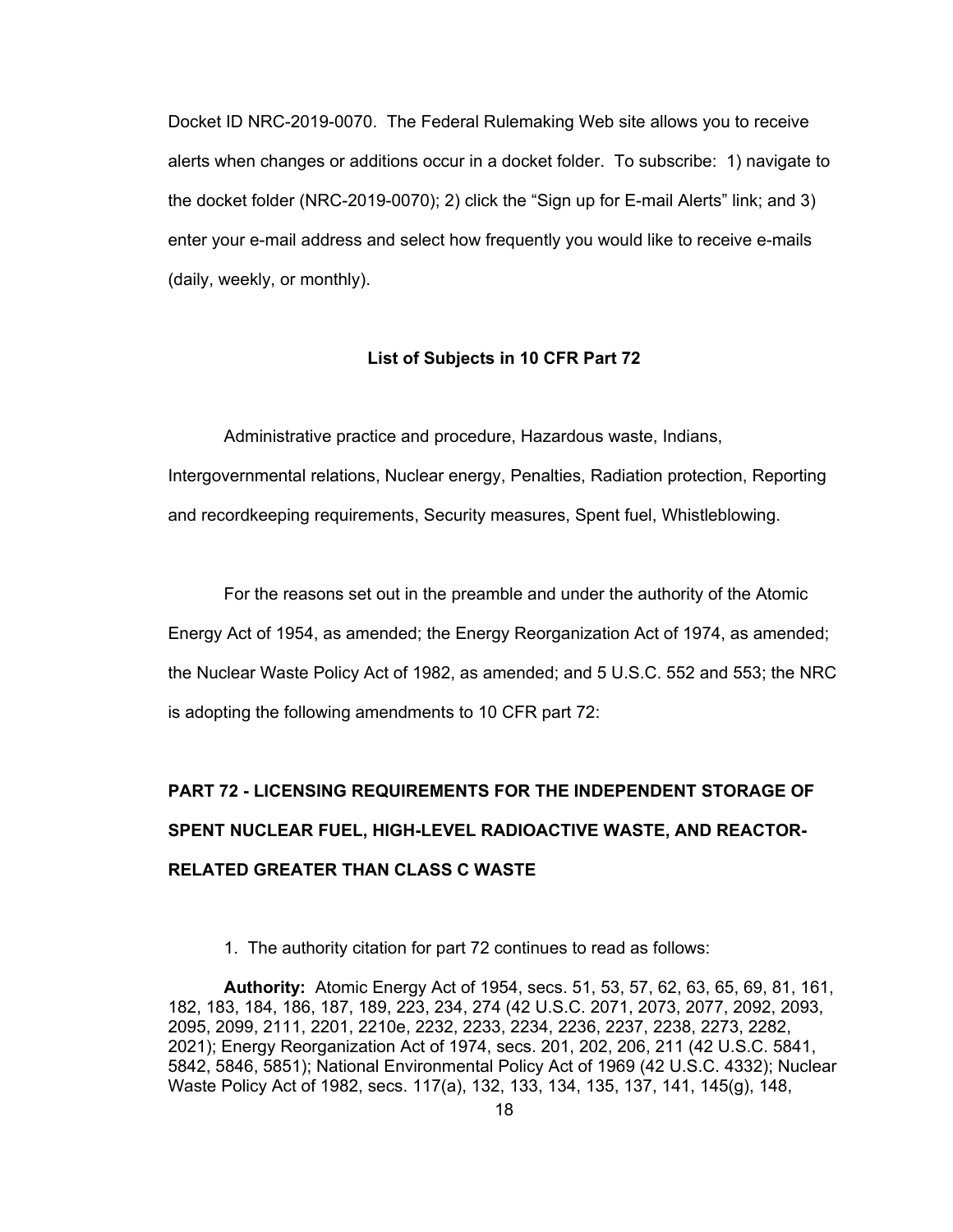218(a) (42 U.S.C. 10137(a), 10152, 10153, 10154, 10155, 10157, 10161, 10165(g), 10168, 10198(a)); 44 U.S.C. 3504 note.

2. In § 72.214, Certificate of Compliance 1015 is revised to read as follows:

#### **§ 72.214 List of approved spent fuel storage casks.**

\* \* \* \* \*

Certificate Number: 1015.

Initial Certificate Effective Date: November 20, 2000.

Amendment Number 1 Effective Date: February 20, 2001.

Amendment Number 2 Effective Date: December 31, 2001.

Amendment Number 3 Effective Date: March 31, 2004.

Amendment Number 4 Effective Date: October 11, 2005.

Amendment Number 5 Effective Date: January 12, 2009.

Amendment Number 6 Effective Date: January 7, 2019.

Amendment Number 7 Effective Date: July 29, 2019.

SAR Submitted by: NAC International, Inc.

SAR Title: Final Safety Analysis Report for the NAC-UMS Universal Storage System.

Docket Number: 72-1015.

Certificate Expiration Date: November 20, 2020.

Model Number: NAC-UMS.

\* \* \* \* \*

Dated at Rockville, Maryland, this 2nd day of May, 2019.

For the Nuclear Regulatory Commission.